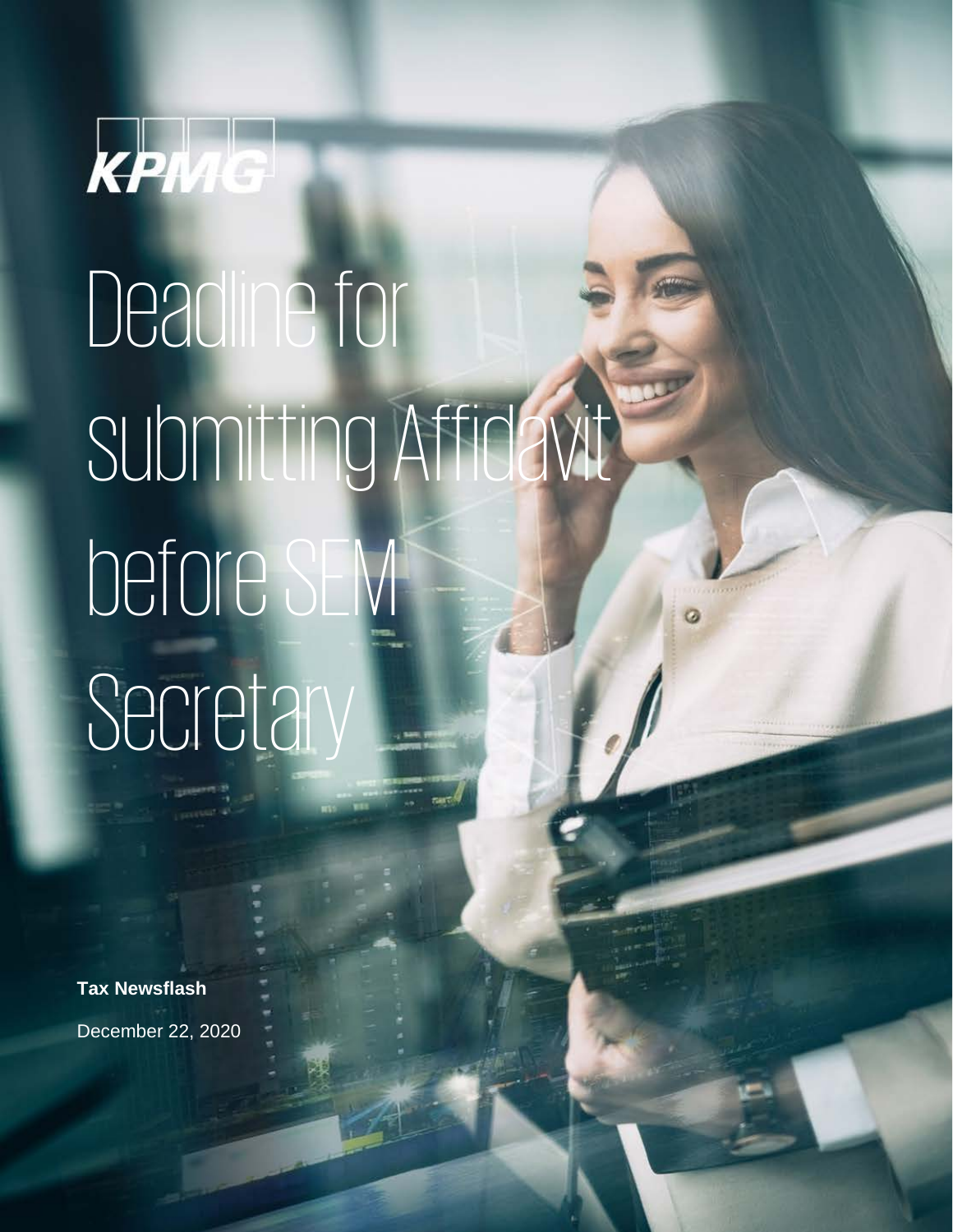### Deadline for submitting Affidavit before SEM **Secretary**

Through Executive Decree No. 241 of 16 September 2020, the Executive Branch regulated the annual reporting requirement for companies holding a SEM License (SEM Companies). SEM Companies are subject to the annual reporting requirement before the Technical Secretary of the Commission of Headquarters Regime License (Secretary) and must comply before 31 December 2020. The reporting requirement must be fulfilled by presenting an Affidavit following the form available in the Secretary's website and attached hereto for immediate reference.

Leer [versión web](https://home.kpmg/pa/es/home/insights/2020/12/ci-vence-plazo-presentacion-declaracion-jurada-ante-sem) 

C

The Affidavit has two sections: **(i) Section I – General Information; and (ii) Section II – Specific Information related to the Substance Requirements.** 

#### **We want to reiterate that SEM Companies must present the Affidavit following these parameters:**

- 1. SEM Companies holding a SEM License issued before 17 October 2017, are only required to complete Section I – General Information.
- 2. SEM Companies holding a SEM License issued after 17 October 2017, or SEM Companies that added an activity to their SEM License after 17 October 2017, must complete both Section I and Section II, and Appendixes thereto. These SEM Companies are subject to the Substance Requirement from fiscal year 2019, or from the moment a new activity was added.

In addition to presenting the Affidavit, SEM Companies must attach their Audited Financial Statements for fiscal year 2019. Moreover, SEM Companies must present the Affidavit endorsed by a Certified Public Acountant.

Prior to the presentation of the Affidavit before the Secretary, the document must be send in Word format via email to the following email address: [sem@mici.gob.pa.](mailto:sem@mici.gob.pa) The original version of the Affidavit must be presented before 31 December 2020.

Should you require further information or clarifications, please contact your Manager, Director or Partner from our Tax Services team.